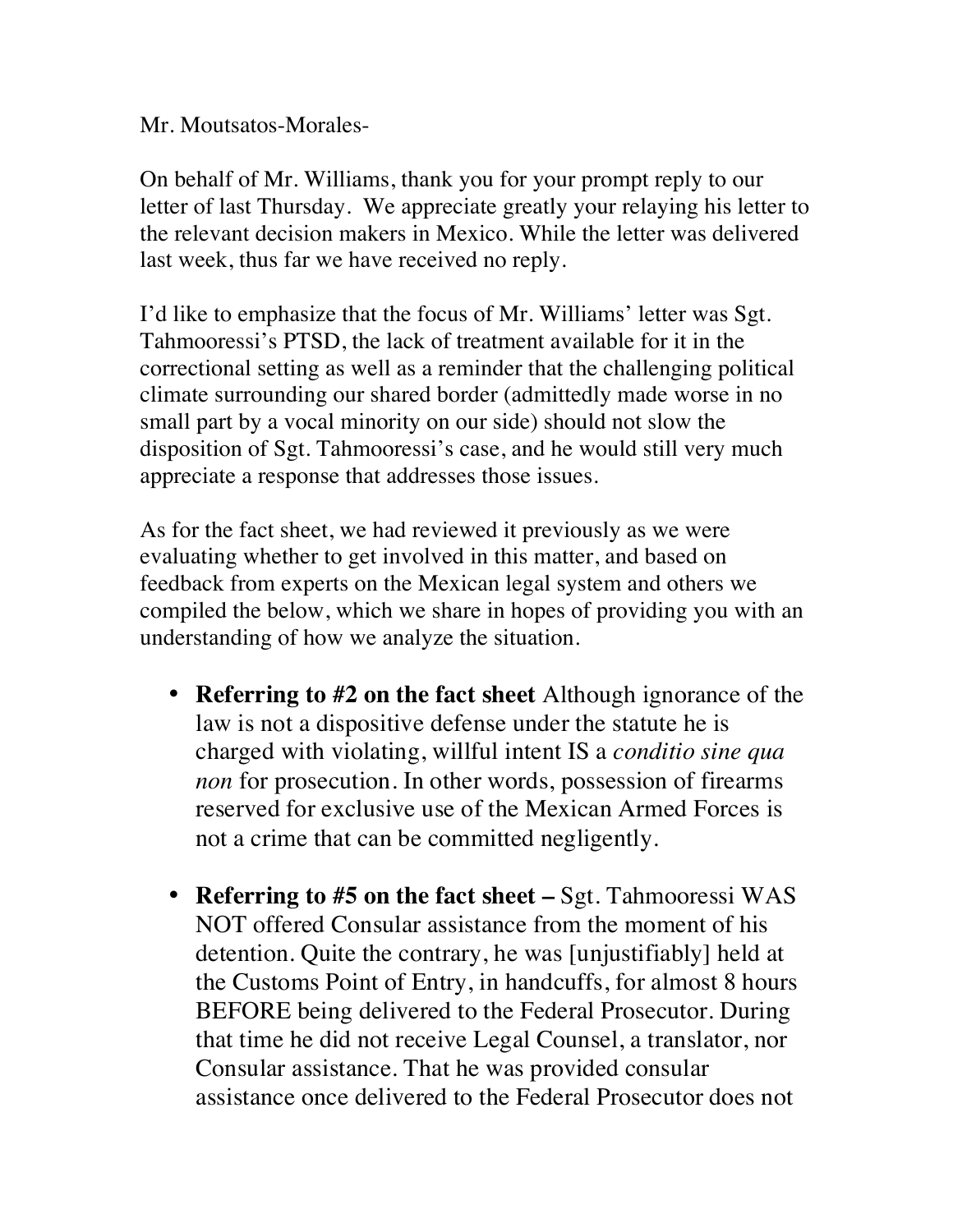cure the defect under Mexican law or in the court of public opinion. That proposition is bolstered by the fact the Mexican Customs Service resisted orders to turn over the footage from the initial encounter for months.

- **Referring to #10 on the fact sheet -** The signs stating guns and ammunition are illegal in Mexico are located NORTH of the point where Andrew Tahmooressi drove onto southbound I-5.
- **Referring to #11 on the fact sheet –** The signs clearly positing the opportunity to make a u-turn to return to the United States was installed AFTER the arrest in this case, in fact as a RESULT of it, and given the reality that his exit to the United States from the point at which he entered I-5 South is next to impossible, one wonders how it could be established that he intended to be present in Mexico, or took any purposeful action which led him to be in Mexico, which would negate intent.
- **That Sgt. Tahmooressi had entered Mexico previously on several occasions on foot doesn't preclude accidental entry BY VEHICLE.** Nor is it materially relevant, in our view, what he may have done on those prior visits given that he was charged with no crime.
- Mr. Williams believes that Sgt. Tahmooressi's mental health is deteriorating significantly and will continue to do so without treatment. He also remains concerned that this case has taken on a political character on both sides of the border that has caught a mentally ill 26 year old in the middle of a political fight of which he has no part. Mr. Williams would like to reiterate his offer to speak with the Ambassador and if need be, travel to Mexico City. He does see this matter as